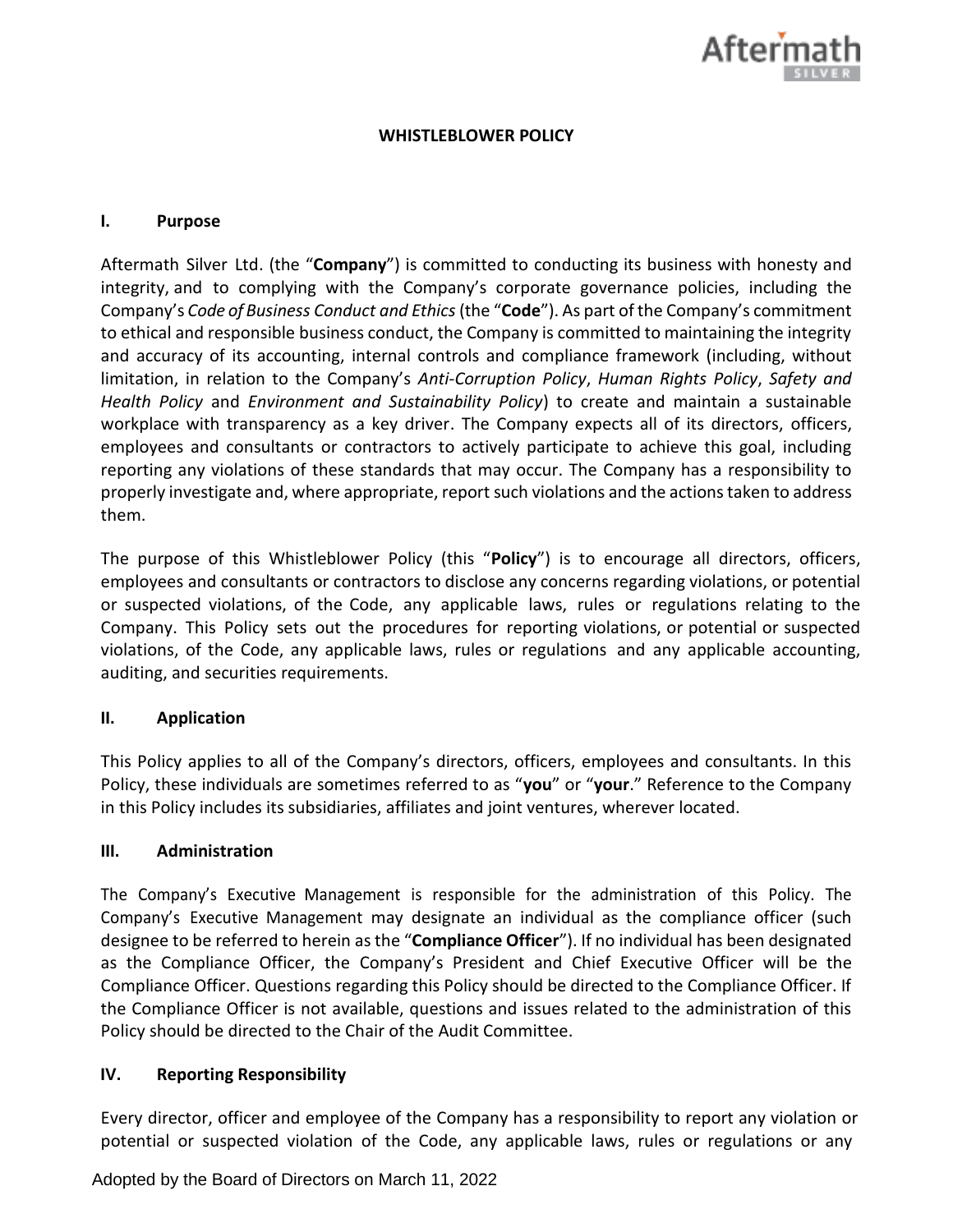applicable accounting, auditing, and securities requirements, in accordance with this Policy, and on a timely basis. The following are examples of reportable matters:

- Fraud or deliberate error or misstatement in the preparation, evaluation, review or audit of any of the Company's financial statements, or otherwise in the full and fair reporting of the Company's financial condition;
- Fraud, misappropriation, or other questionable practices related to the Company's assets or preparation or maintenance of the Company's financial records;
- Violations of the Code or the Company's other corporate governance policies, including, without limitation, the Company's *Anti-Corruption Policy*, *Human Rights Policy*, *Safety and Health Policy* and *Environment and Sustainability Policy*;
- Failure to comply with applicable laws, rules and regulations, including as relate to health or safety and environmental matters;
- Allegations involving criminal conduct or potential criminal conduct; and
- Matters that could create a conflict of interest.

# **V. Reporting Procedure – Informal**

The Company has an open-door policy and invites all directors, officers and employeesto share their questions, concerns or suggestions with someone who can address them properly. In most cases, your immediate supervisor is in the best position to address an area of concern. Where it is appropriate, you can also speak to anyone in management with whom you are comfortable approaching. Supervisors and managers are encouraged to report concerns to the Chief Compliance Officer or Chair of the Audit Committee.

### **VI. Reporting Procedure – Formal**

In certain circumstances it may be necessary for you to make a formal submission regarding a perceived or suspected violation. For suspected fraud, you must contact the Company's Compliance Officer and the Chair of the Audit Committee. You may submit your report in English or Spanish by the following means:

By Internet: whistleblower@aftermathsilver.com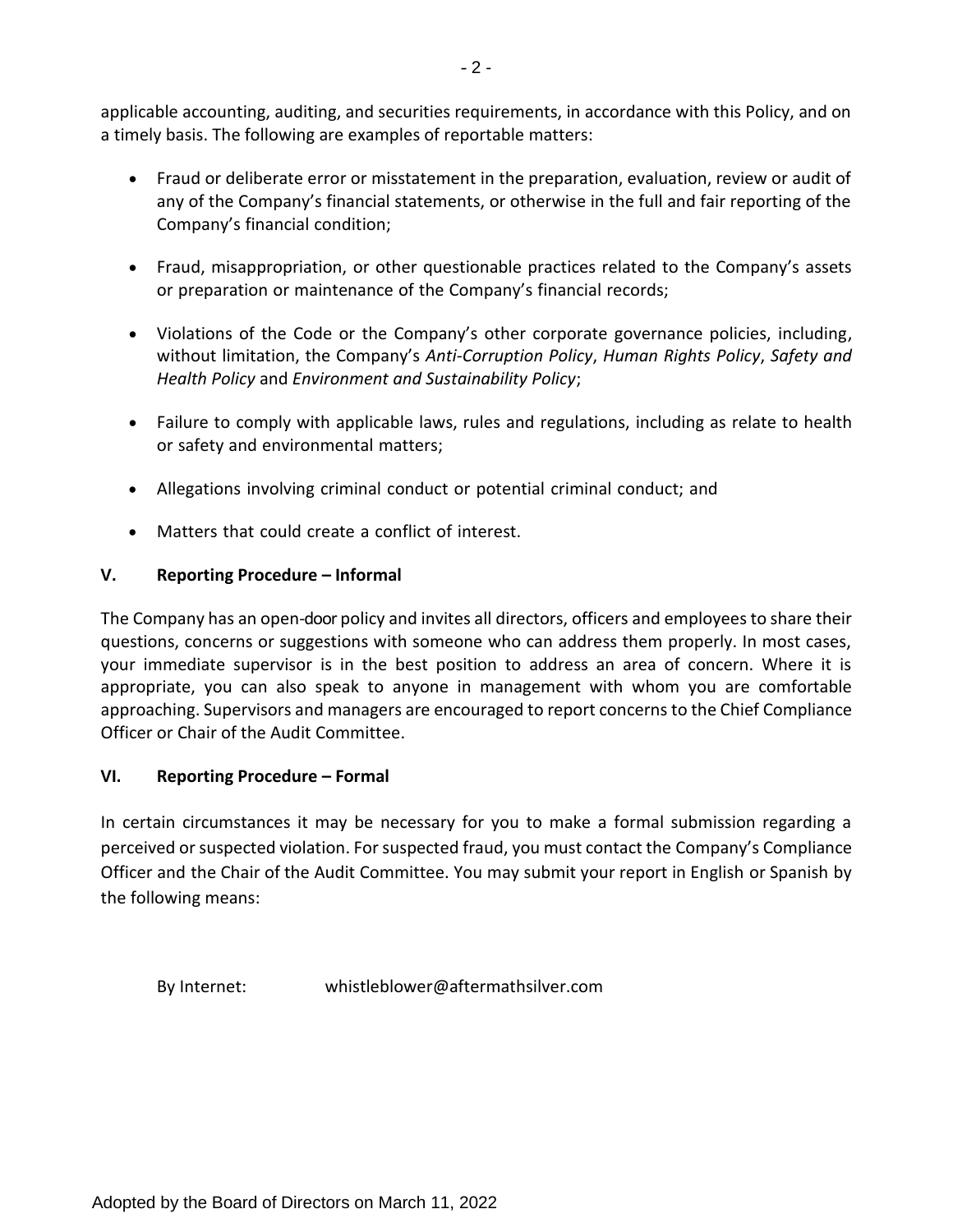By letter/mail/courier to the Compliance Officer and the Chair of the Audit Committee addressed as follows:

Aftermath Silver Ltd. Attention: Chief Executive Officer and Chair of the Audit Committee #1500-409 Granville Street Vancouver, BC Canada V6C 1T2

Any report may be submitted on a confidential and anonymous basis. All reports should contain as much specific information as possible so that a reasonable investigation can be conducted.

## **VII. Confidentiality**

The Company will treat any report you make pursuant to this Policy as confidential to the fullest extent permitted by law and will exercise particular care to keep your identity confidential until a formal investigation is launched. Thereafter, your identity may be kept confidential, if requested, unless such confidentiality is incompatible with a fair investigation or unless such disclosure is required by law. In such instances, you will be so informed in advance of being identified. It is important to note that while the Company will take all reasonable steps to maintain your anonymity, the source or nature of the report and steps taken to investigate it may, as a practical matter, make it difficult to maintain such anonymity.

### **VIII. Handling of Reports**

Any report of a violation or potential or suspected violation will be forwarded to the Compliance Officer and the Chair of the Audit Committee. The report will then be evaluated to determine whetherthe reported activity is covered by this Policy and whether a reasonable basis exists for commencingan investigation into the report. If an investigation is warranted, the Chair of the Audit Committee willoversee the investigation and treatment of any report involving the accounting, auditing, internal controls over financial reporting or disclosure controls or procedures, and the Compliance Officer willoversee the investigation of all other reports. The Compliance Officer or the Chair of the Audit Committee, as applicable, may engage or retain internal or external legal counsel, accountants or others to assist with the investigation in accordance with this Policy. If the reported activity is determined to not be covered by this Policy, it will be referred to the head of the relevant department.

The Compliance Officer or Chair of the Audit Committee should report to the Audit Committee any report that is well-founded and that may have material adverse consequencesfor the Company. The Compliance Officer or Chair of the Audit Committee should report to the Audit Committee and the Company's external auditors the aggregate number of reports received, investigations conducted and the outcome of those reports and investigations. The Audit Committee may also discuss such reports with the full membership of the Board of Directors where appropriate**.**

### **IX. No Retaliation; Acting in Good Faith**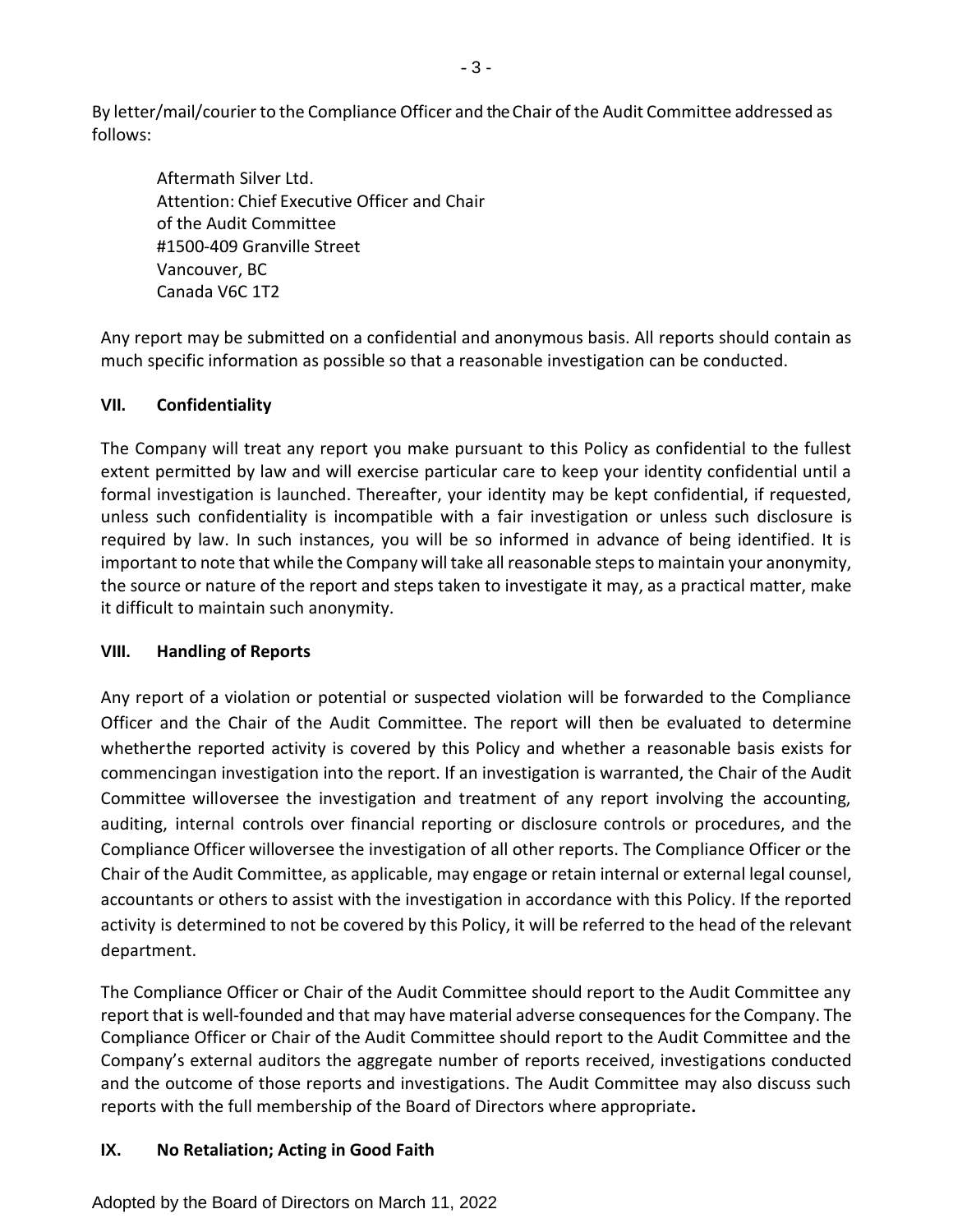Any individual who reports a violation or suspected violation must be acting in good faith and have reasonable grounds for believing the information disclosed indicates a violation. No individual who, in good faith, submits a report under this Policy will suffer harassment, victimization, retaliation or adverse employment consequences as a result of doing so. Any allegations that prove to have been made maliciously or in bad faith, or were knowingly false, will be viewed as a serious disciplinary offense.Any director, officer, employee or consultant of the Company who submits a report on such a basis